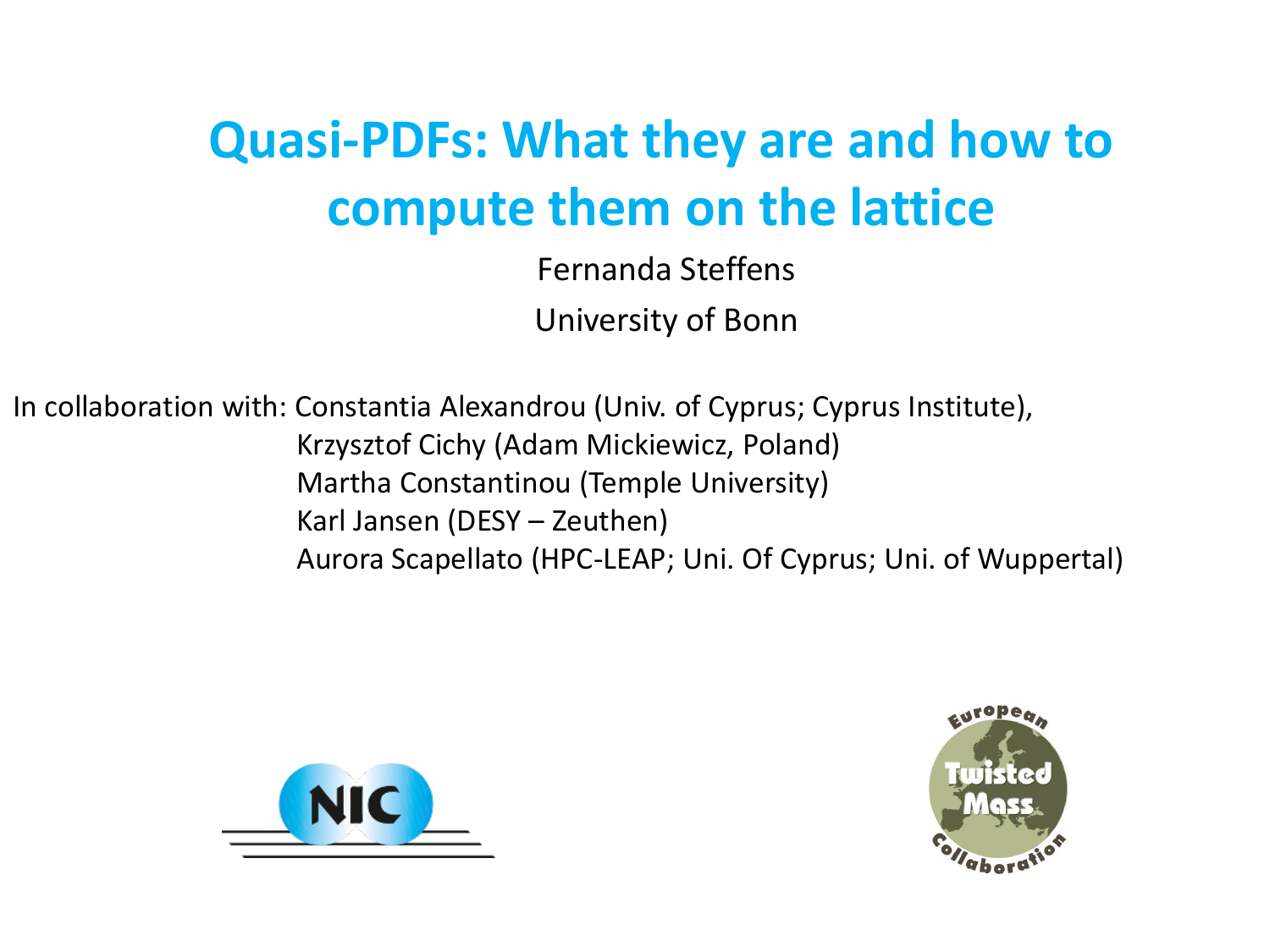# Quark distributions and quasi-distributions

Cross sections are measured



Cross sections written in terms of structure functions:

 $^2$ ),  $F_2(x, Q^2)$ ,  $g_1(x, Q^2)$ ,  $g_2(x, Q^2)$ , ...

QCD + OPE:

$$
d x x^{n-2} F_2(x, Q^2) = \sum_i a_n^{(i)} C_n^{(i)}(Q^2)
$$

$$
\langle P|O_{\mu_1\cdots\mu_n}|P\rangle = a_n P_{\mu_1}\cdots P_{\mu_2}
$$

Moments of the parton distributions:

At leading order (LO) in pQCD:,

 $\overline{1}$ 0

$$
a_n = \int dx \, x^{n-1} q(x)
$$

$$
F_2(x,Q^2) = x \sum_q e_q^2 q(x,Q^2)
$$



**Parton distributions**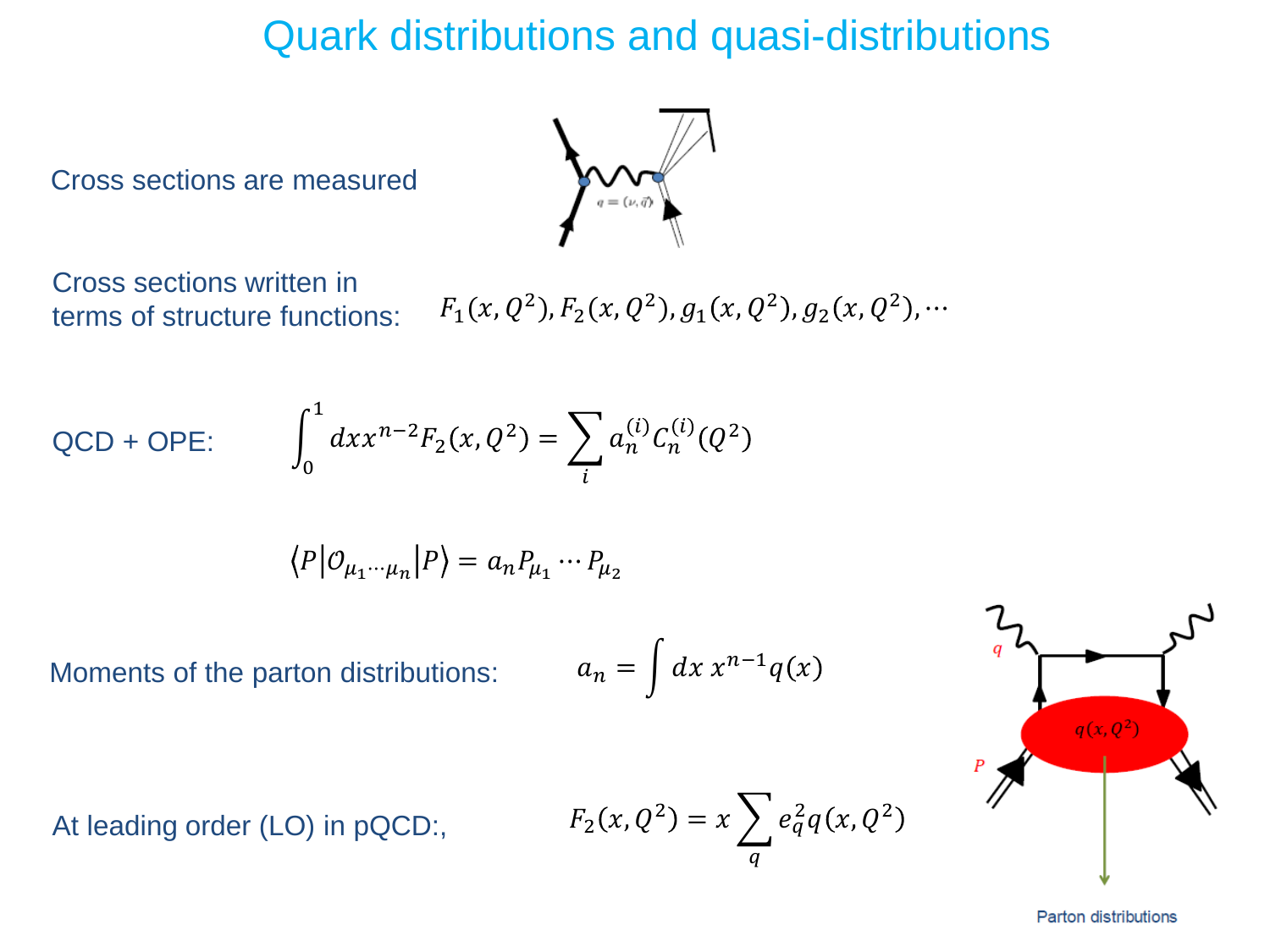### The individual distributions



From W. Melnitchouk, presentation at QCD Down Under 2017

SU(6) symmetry:  $d/u \rightarrow 1/2$ 

 $S = 0$  *qq* dominance (colour-hyperfine interaction):  $d/u \rightarrow 0$ 

 $S_z = 0$  *qq* dominance (perturbative gluon exchange):  $d/u \rightarrow 1/5$ 

DSE with  $qq$  correlations:  $d/u \rightarrow 0.18$ -0.28

Extrapolated ratio at  $x = 1: 0.09 \pm 0.03$ 

No model can account for it

Can lattice say something about the large  $x$  region? Or the  $x$  dependence in general?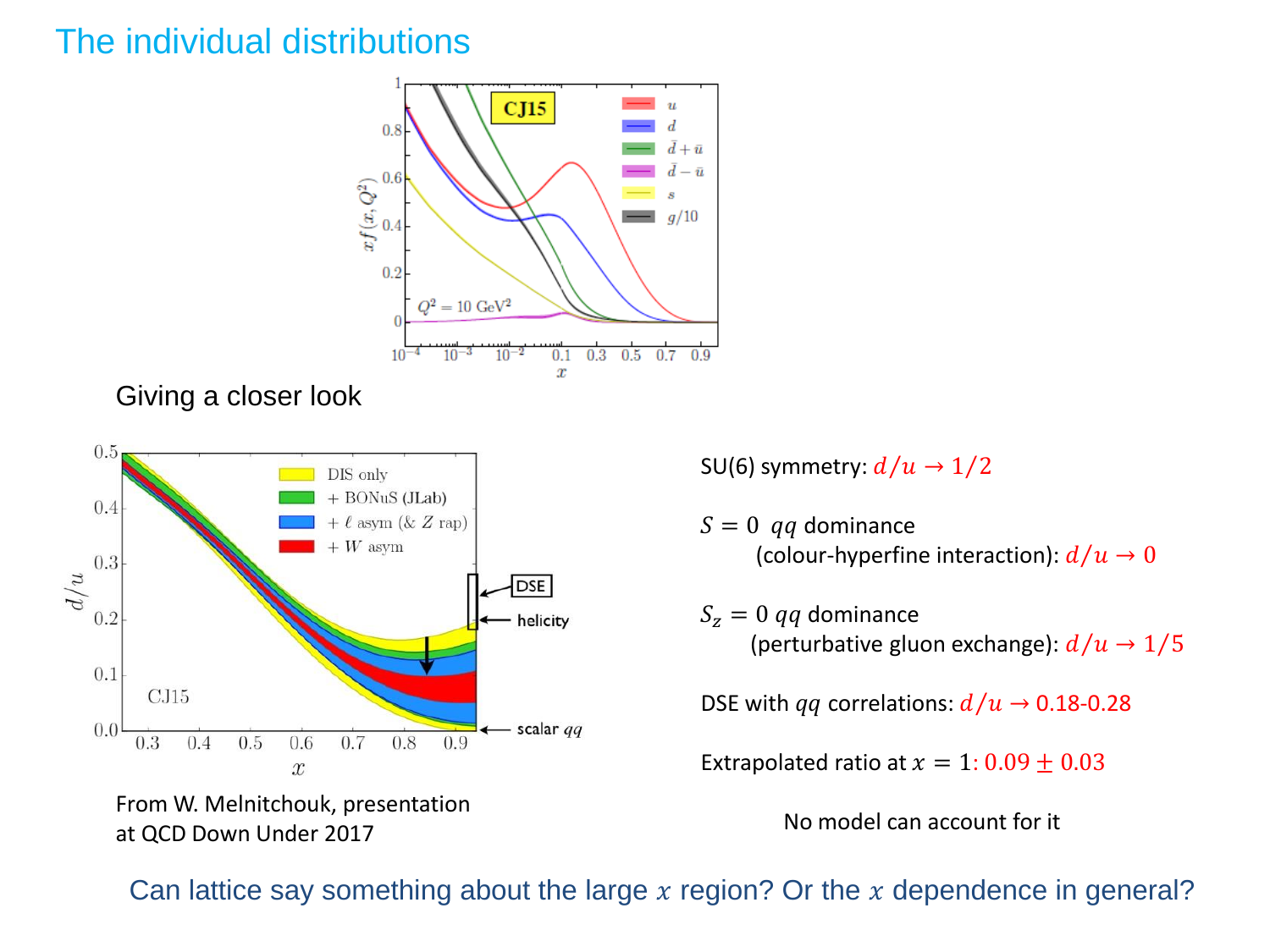### Antiquarks are not symmetric



Can we explain these curves from first principles?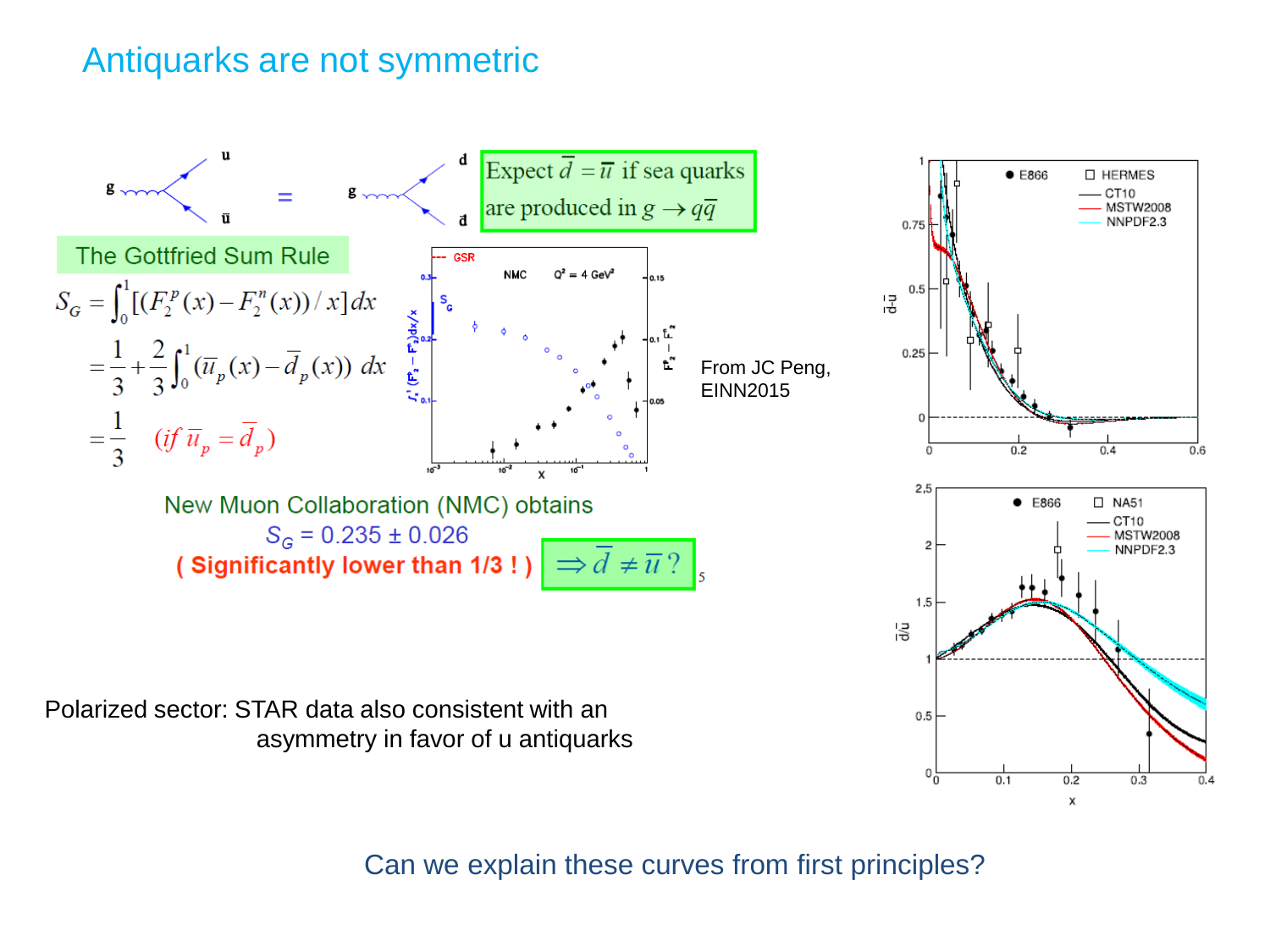### Light-cone quark distributions

The most general form of the matrix element is:

 $\langle P|O^{\mu_1\mu_2\cdots\mu_n}|P\rangle = 2a_n^{(0)}\Pi^{\mu_1\mu_2\cdots\mu_n}$ 

$$
\Pi^{\mu_1\mu_2\cdots\mu_n} = \sum_{j=0}^k (-1)^j \frac{(2k-j)!}{2^j (2k)!} \{g \cdots gP \cdots P\}_{k,j} (P^2)^j
$$

We use the following four-vectors

$$
P = (P_0, 0, 0, P_3) \quad \lambda = (1, 0, 0, -1)/\sqrt{2} \quad \blacksquare
$$
\n
$$
\lambda \cdot P = (P_0 + P_3)/\sqrt{2} = P_+
$$

$$
\lambda_{\mu_1} \lambda_{\mu_2} \left\langle P \middle| O^{\mu_1 \mu_2} \middle| P \right\rangle = 2 a_n^{(0)} \left( P^+ P^+ - \lambda^2 \frac{M^2}{4} \right) = 2 a_n^{(0)} P^+ P^+
$$

In general, we have

$$
\lambda_{\mu_1} \cdots \lambda_{\mu_n} \Pi^{\mu_1 \cdots \mu_n} = (P^+)^n \quad \blacksquare
$$
 (P|O<sup>+\cdots+</sup>|P<sup>}) = 2a\_n^{(0)}(P^+)^n</sup>

Matrix elements projected on the light-cone are protected from target mass corrections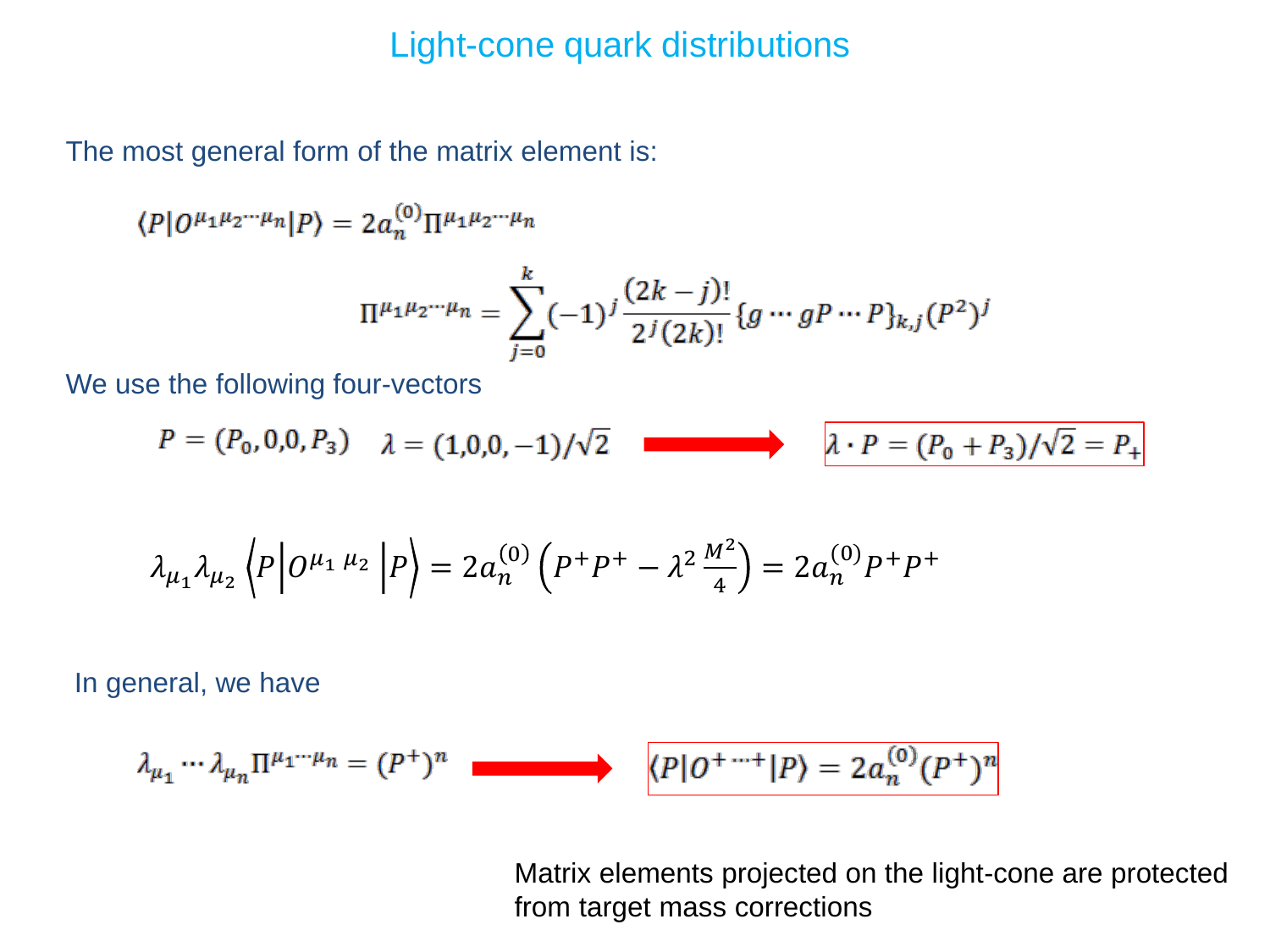#### Taking the inverse Mellin transform

$$
a_n^{(0)} = \int dx \, x^{n-1} q(x) \qquad q(x) = \frac{1}{2\pi i} \int_{-i\infty}^{+i\infty} dn \, x^{-n} a_n^{(0)}
$$
  
Using 
$$
a_n^{(0)} = \frac{P|0^{+} \cdots + |P|}{2(P+1)^n}
$$

$$
q(x) = \int_{-\infty}^{+\infty} \frac{d\xi^{-}}{4\pi} e^{-ixP^{+}\xi^{-}} \langle P | \bar{\psi}(\xi^{-}) \gamma^{+} W(\xi^{-}, 0) \psi(0) | P \rangle
$$
  

$$
W(\xi^{-}, 0) = e^{-ig \int_{0}^{\xi^{-}} A^{+}(\eta^{-}) d\eta^{-}} \text{ (Wilson line)}
$$

- Light cone correlations
- Equivalent to the distributions in the Infinite Momentum Frame
- Light cone dominated  $\xi^2 = t^2 z^2 \sim 0$
- Not calculable on Euclidian lattice  $t^2 + z^2 \sim 0$
- Moments, however, can be calculated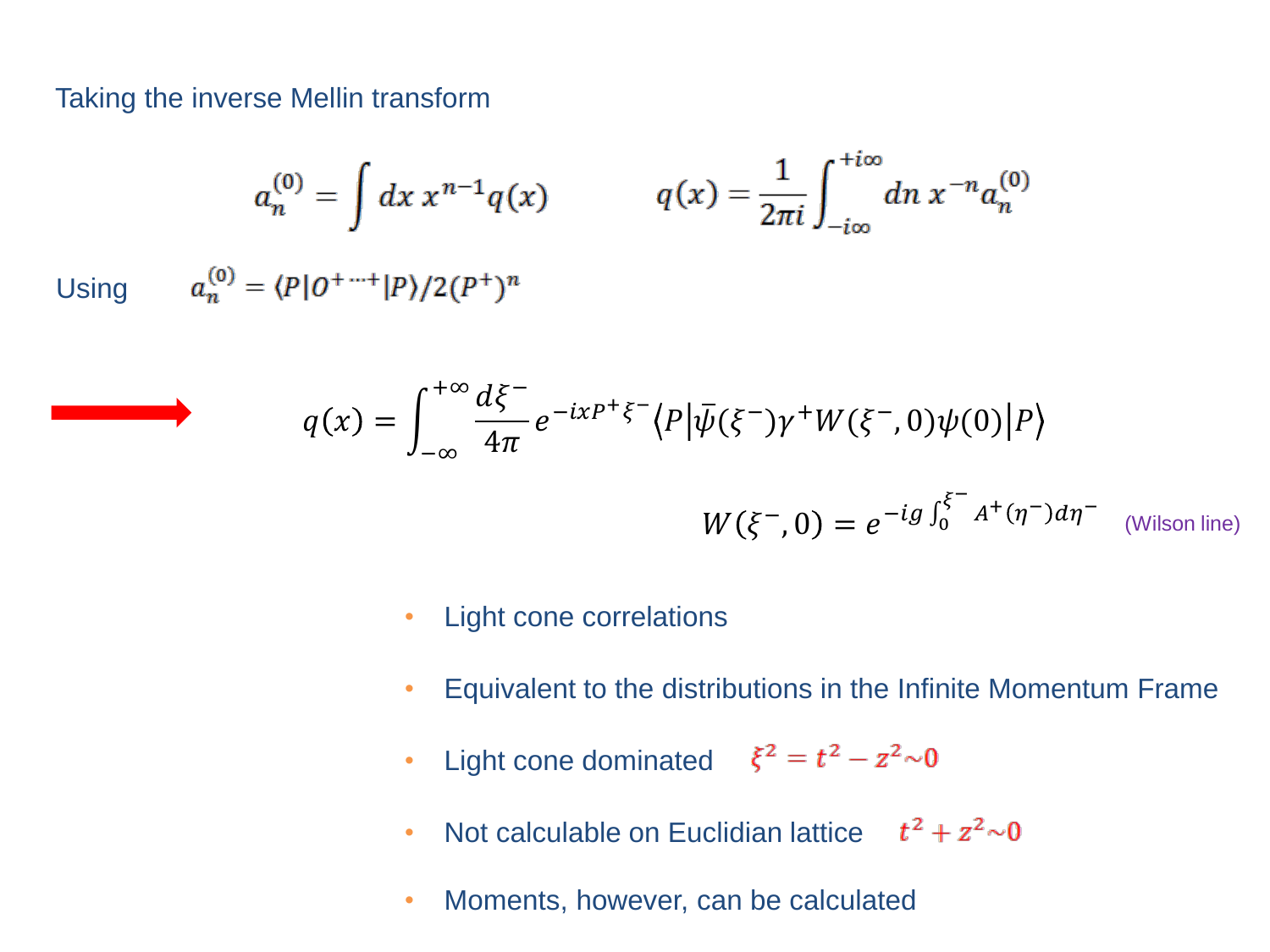### Quasi Distributions

X. Ji, "Parton Physics on a Euclidean Lattice," PRL 110 (2013) 262002.

Suppose we project outside the light-cone:

$$
\lambda = (0,0,0,-1)
$$
  $P = (P_0, 0,0,P_3)$   $\lambda \cdot P = P_3$ 

For example, for n=2

$$
\lambda_{\mu_1} \lambda_{\mu_2} \left\langle P \middle| O^{\mu_1 \mu_2} \middle| P \right\rangle = 2 a_n^{(0)} \left( P_3^2 - \sqrt{\frac{2 \mu^2}{4}} \right) = 2 a_n^{(0)} \left( P_3^2 + \frac{M^2}{4} \right)
$$

 $- 1$ 

Mass terms contribute

After the inverse Mellin transform,

$$
\tilde{q}(x,P_3) = \int_{-\infty}^{+\infty} \frac{dz}{4\pi} e^{-izxP_3} \langle P|\bar{\psi}(z)\gamma^3 W(z,0)\psi(0)|P\rangle + \mathcal{O}\left(\frac{M^2}{P_3^2}, \frac{\Lambda_{QCD}^2}{P_3^2}\right)
$$

• Nucleon moving with finite momentum in the z direction

Higher twist

- Pure spatial correlation
- Can be simulated on a lattice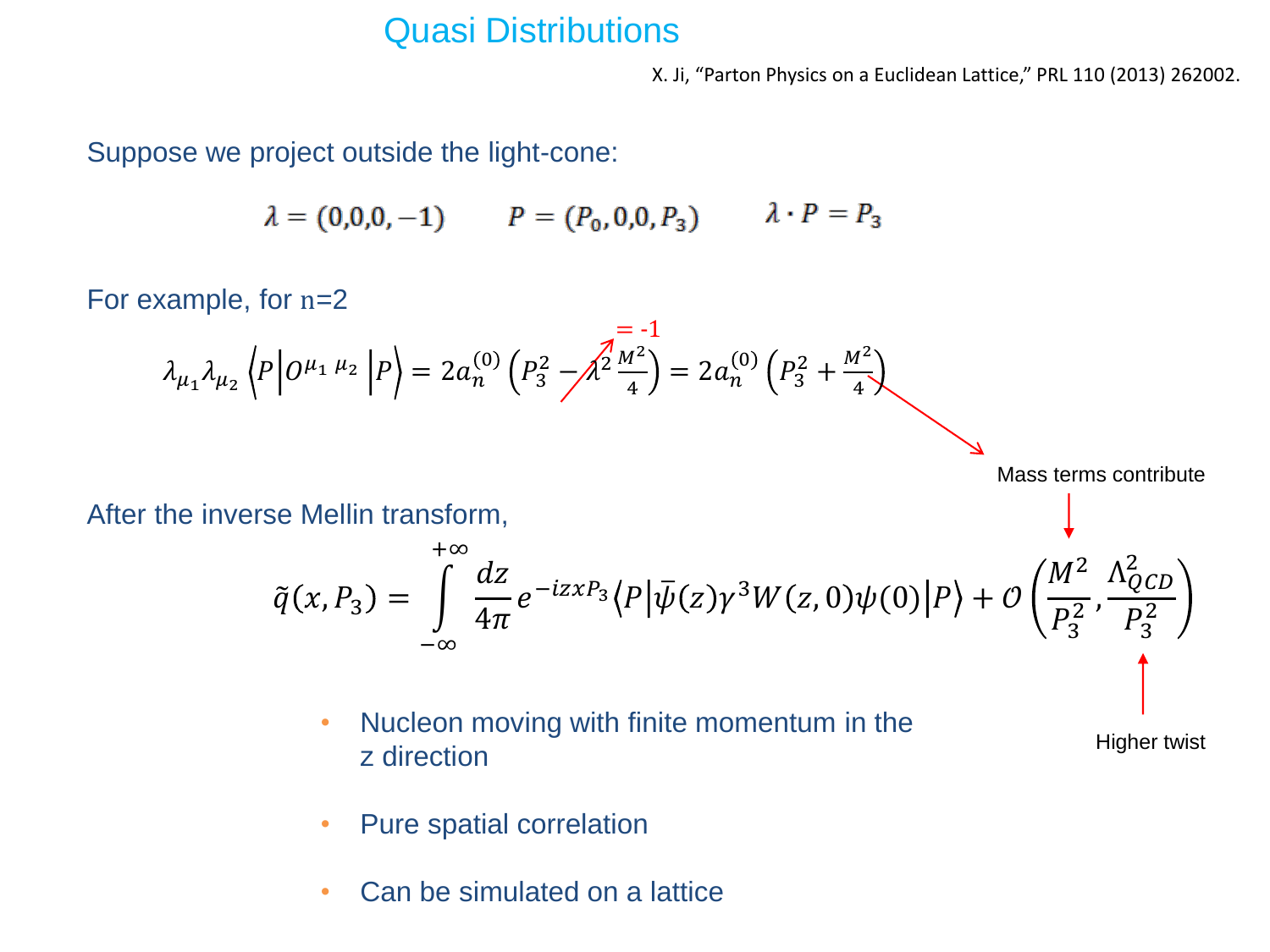The light cone distributions:

$$
x = \frac{k^+}{P^+}
$$
  

$$
0 \le x \le 1
$$

Distributions can be defined in the infinite momentum frame:  $P_3, P^+ \rightarrow \infty$ 

Quasi distributions:

 $P_3$  large but finite

Usual partonic interpretation is lost

 $x < 0$  or  $x > 1$  is possible

But they can be related to each other!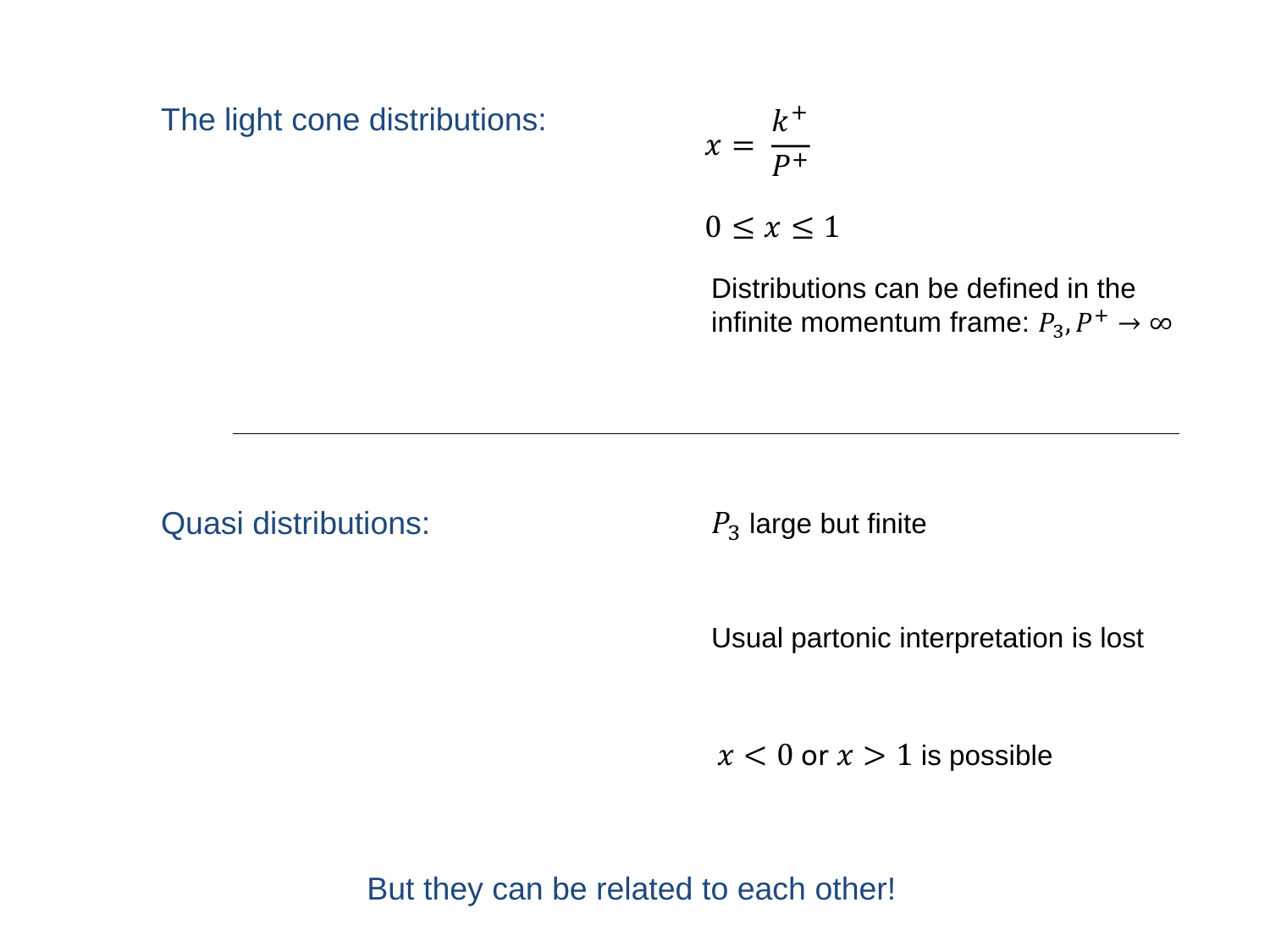## Extracting quark distributions from quark quasi-distributions

Infrared region untouched when going from finite to infinite momentum

Infinite momentum:

 $p_3 \rightarrow \infty$ 

(before integrating over the quark transverse momentum  $k_T$ )

$$
q(x,\mu) = q_{bare}(x)\left\{1 + \frac{\alpha_s}{2\pi}Z_F(\mu)\right\} + \frac{\alpha_s}{2\pi}\int_x^1 \Gamma\left(\frac{x}{y},\mu\right)q_{bare}(y)\frac{dy}{y} + \mathcal{O}(\alpha_s^2)
$$

Finite momentum:

 $p_3$  fixed

$$
\tilde{q}(x,P_3) = q_{bare}(x)\left\{1+\frac{\alpha_s}{2\pi}\tilde{Z}_F\left(P_3\right)\right\} + \frac{\alpha_s}{2\pi}\int_{x/y_c}^1 \tilde{\Gamma}\left(\frac{x}{y},P_3\right) q_{bare}(y)\frac{dy}{y} + \mathcal{O}(\alpha_s^2)
$$

 $\tilde{q}(\pm y_c) = 0$ 

In principle,  $y_c \rightarrow \infty$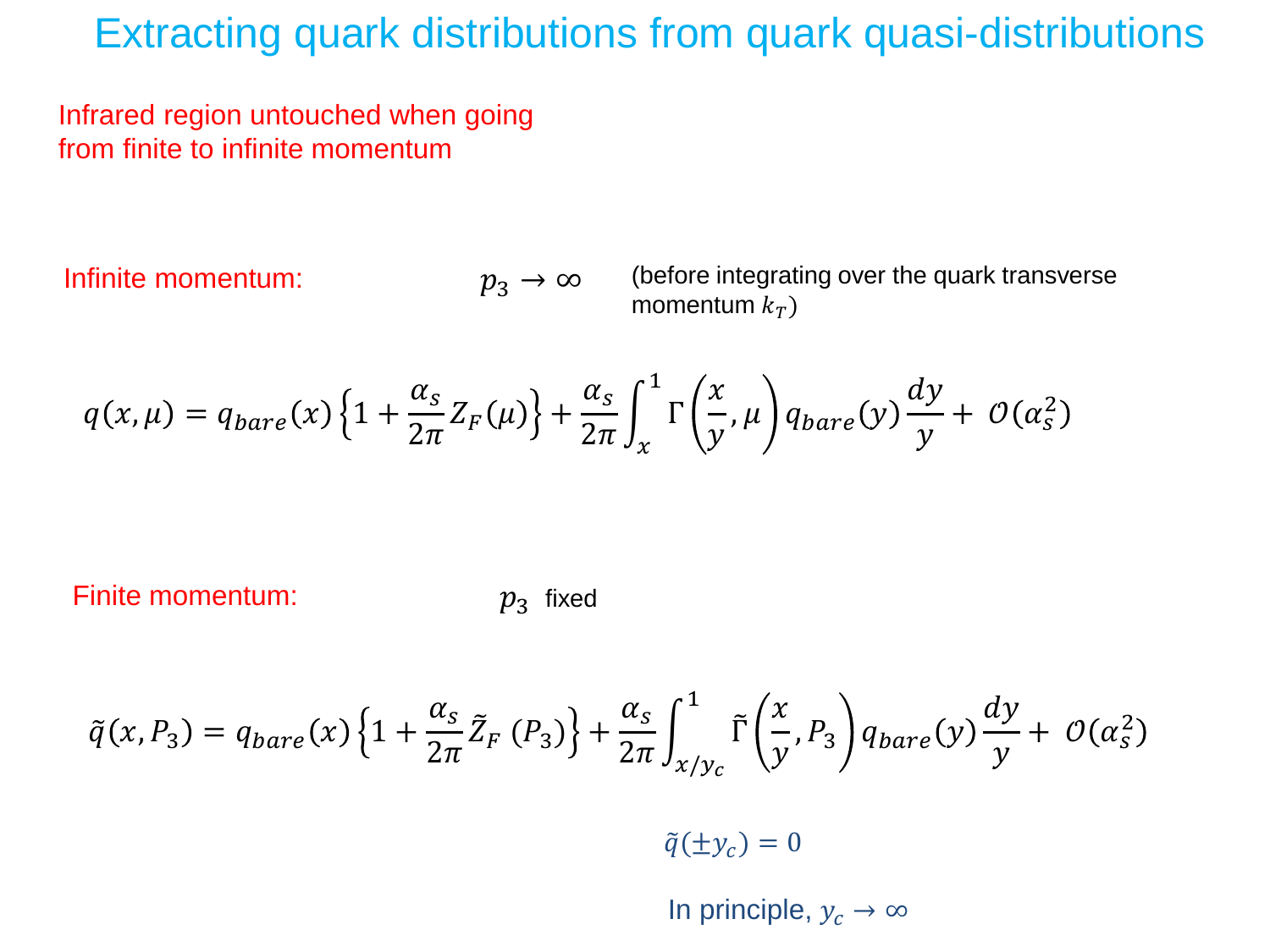### Perturbative QCD in the continuum



$$
q(x,\mu) = \tilde{q}(x,p_3) - \frac{\alpha_s}{2\pi} \tilde{q}(x,p_3) \delta Z_F\left(\frac{\mu}{p_3},x_c\right) - \frac{\alpha_s}{2\pi} \int_{-x_c}^{-|x|/y_c} \delta \Gamma\left(y,\frac{\mu}{p_3}\right) \tilde{q}\left(\frac{x}{y},p_3\right) \frac{dy}{|y|} - \frac{\alpha_s}{2\pi} \int_{+|x|/y_c}^{+x_c} \delta \Gamma\left(y,\frac{\mu}{p_3}\right) \tilde{q}\left(\frac{x}{y},p_3\right) \frac{dy}{|y|}
$$

 $\delta\Gamma = \tilde{\Gamma} - \Gamma$ 

#### **Matching equation**

$$
\delta Z_F = \tilde{Z}_F - Z_F
$$

X. Xiong, X. Ji, J. H. Zhang and Y. Zhao, PRD 90 014051 (2014) C.Alexandrou, K.Cichy, V.Drach, E.Garcia-Ramos, K.Hadjiyiannakou, K.Jansen, F.Steffens and C.Wiese, PRD 92 014502 (2015) W. Wang, S. Zhao and R. Zhu, Eur. Phys. J. C78 (2018) 147; W. Stewart, Y. Zhao, PRD 97 054512 (2018 T.Izubuchi, X.Ji, L.Jin, I.W.Stewart and Y.Zhao, arXiv:1801.03917 C.Alexandrou, K.Cichy, M.Constantinou, K.Jansen, A.Scapellato and F.Steffens, arXiv:1803.02685, to appear in PRL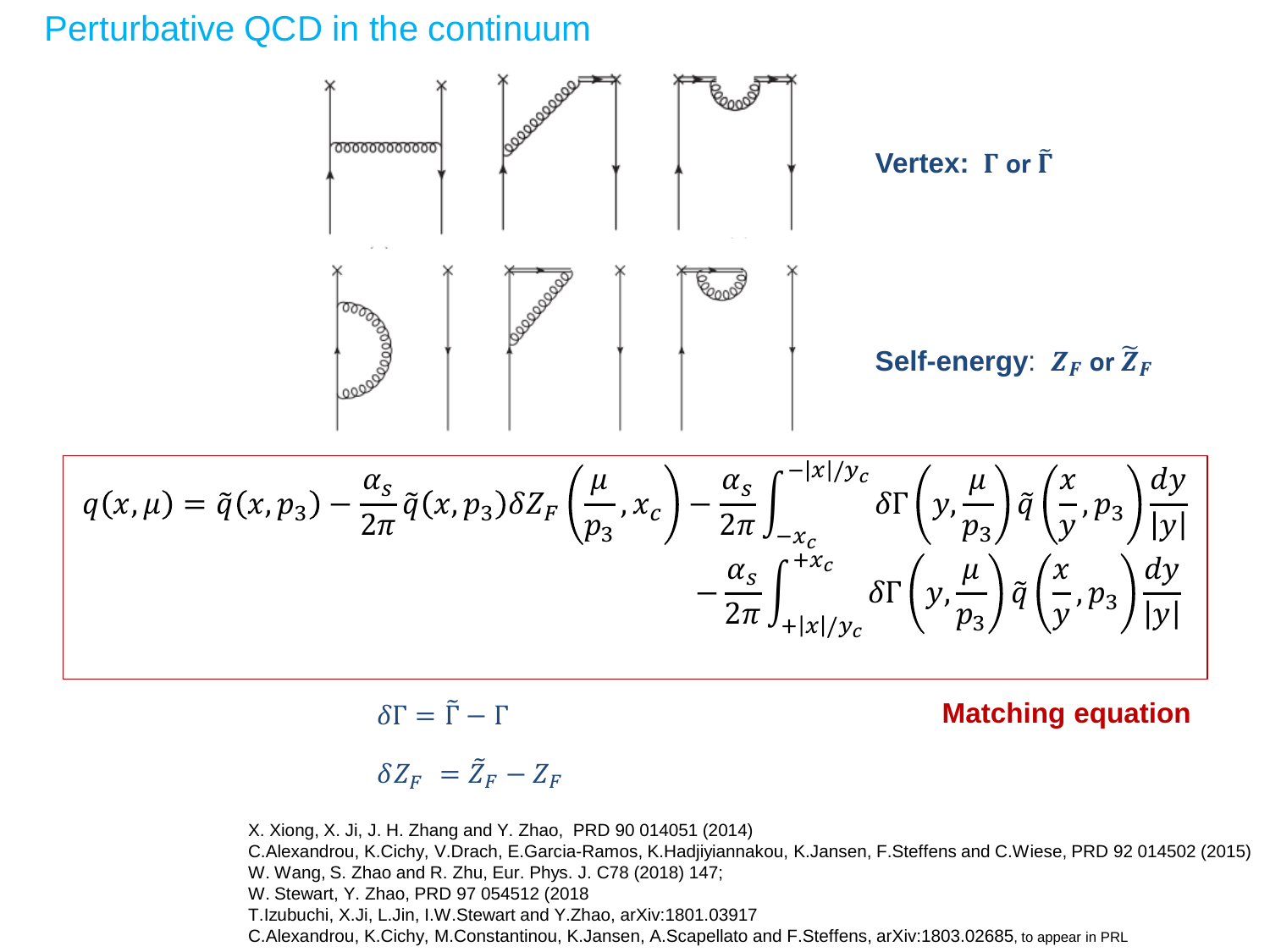### Matching kernel for unpolarized case

$$
\delta \Gamma^R \left( y, \frac{\mu}{p_3} \right) = -\frac{1+y^2}{1-y} \ln \frac{y-1}{y} + 1 + \frac{3}{2y} \qquad y > 1
$$

$$
-\frac{1+y^2}{1-y}\ln\frac{\mu^2}{4p_3^2y(1-y)} - \frac{y+y^2}{1-y}
$$
 0 < y < 1

$$
-\frac{1+y^2}{1-y}\ln\frac{y}{y-1}-1+\frac{3}{2(1-y)} \hspace{1.5cm} y<0
$$

$$
\delta Z_F^R\left(\frac{\mu}{p_3}\right) = \int_{-\infty}^{+\infty} d\eta \left(\frac{1+\eta^2}{1-\eta} \ln \frac{\eta-1}{\eta} - 1 - \frac{3}{2\eta}\right) \qquad \eta > 1
$$

$$
\int_{-\infty}^{+\infty} d\eta \left( \frac{1+\eta^2}{1-\eta} \ln \frac{\mu^2}{4p_3^2 \eta (1-\eta)} + \frac{\eta + \eta^2}{1-\eta} \right) \qquad 0 < \eta < 1
$$

$$
\int_{-\infty}^{+\infty} d\eta \left( \frac{1+\eta^2}{1-\eta} \ln \frac{\eta}{\eta-1} + 1 - \frac{3}{2(1-\eta)} \right) \eta < 0
$$

Regions outside the physical region,  $0 < x < 1$ , are not equal to zero!

Infrared divergences are the same in the quasi and light-cone PDFs: same splitting functions; Automatically preserves quark number in all stages of the computation;

For the helicity case, similar as above, obtained by adding a factor 2  $(1 + y)$  in the physical region.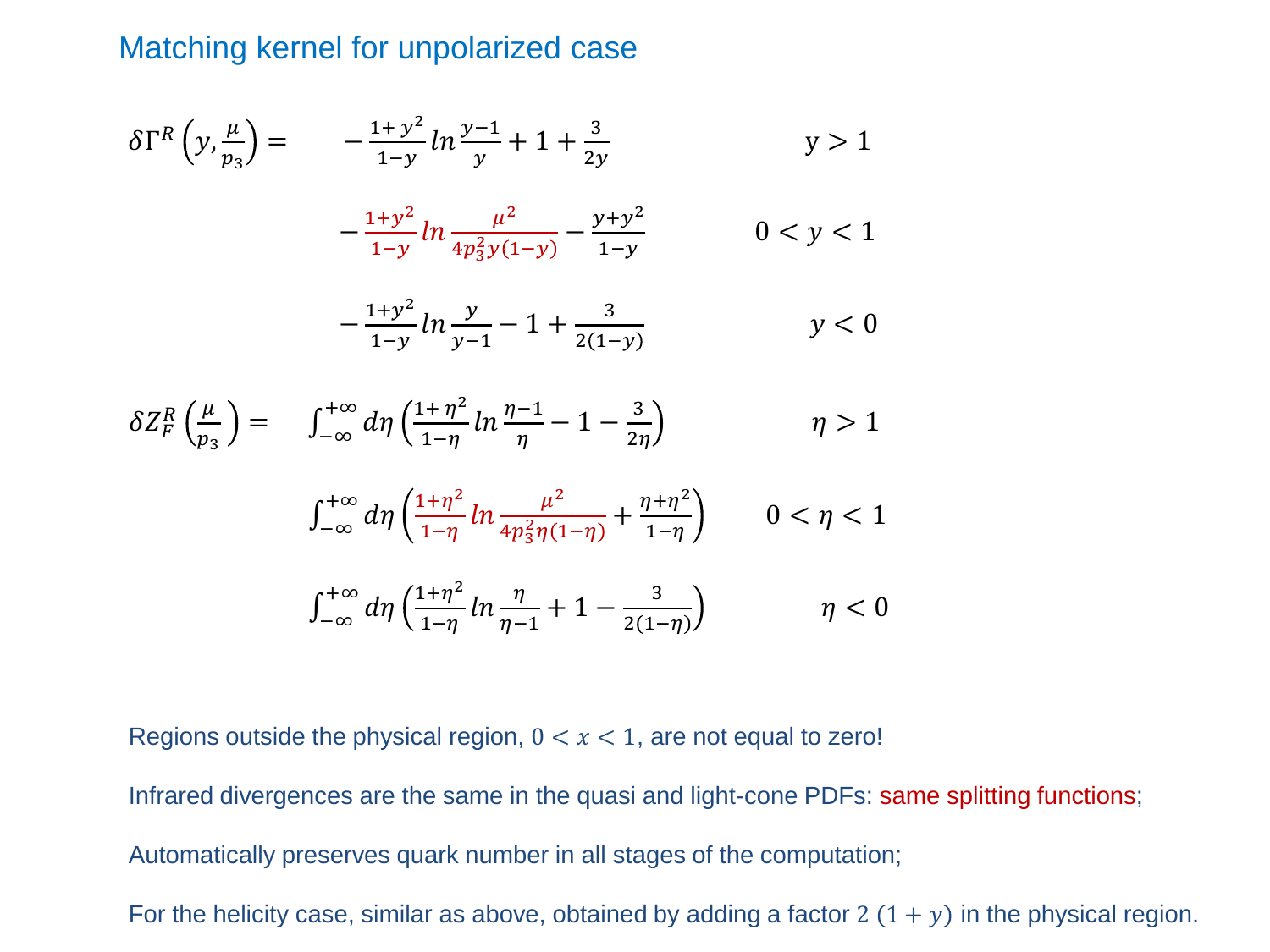Main steps of the procedure:

- 1. Compute the matrix elements between proton states with finite  $P_3$ ;
- 2. Non-perturbative renormalization of the matrix elements;
- 3. Fourier transform to obtain the quasi-PDF  $\tilde{q}(x, P_3, \mu)$ ;
- 4. Matching procedure to obtain the light-cone PDF  $q(x, \mu)$ ;
- 5. Apply Target Mass Corrections (TMCs) to correct for the powers of  $M^2/P_3^2$ .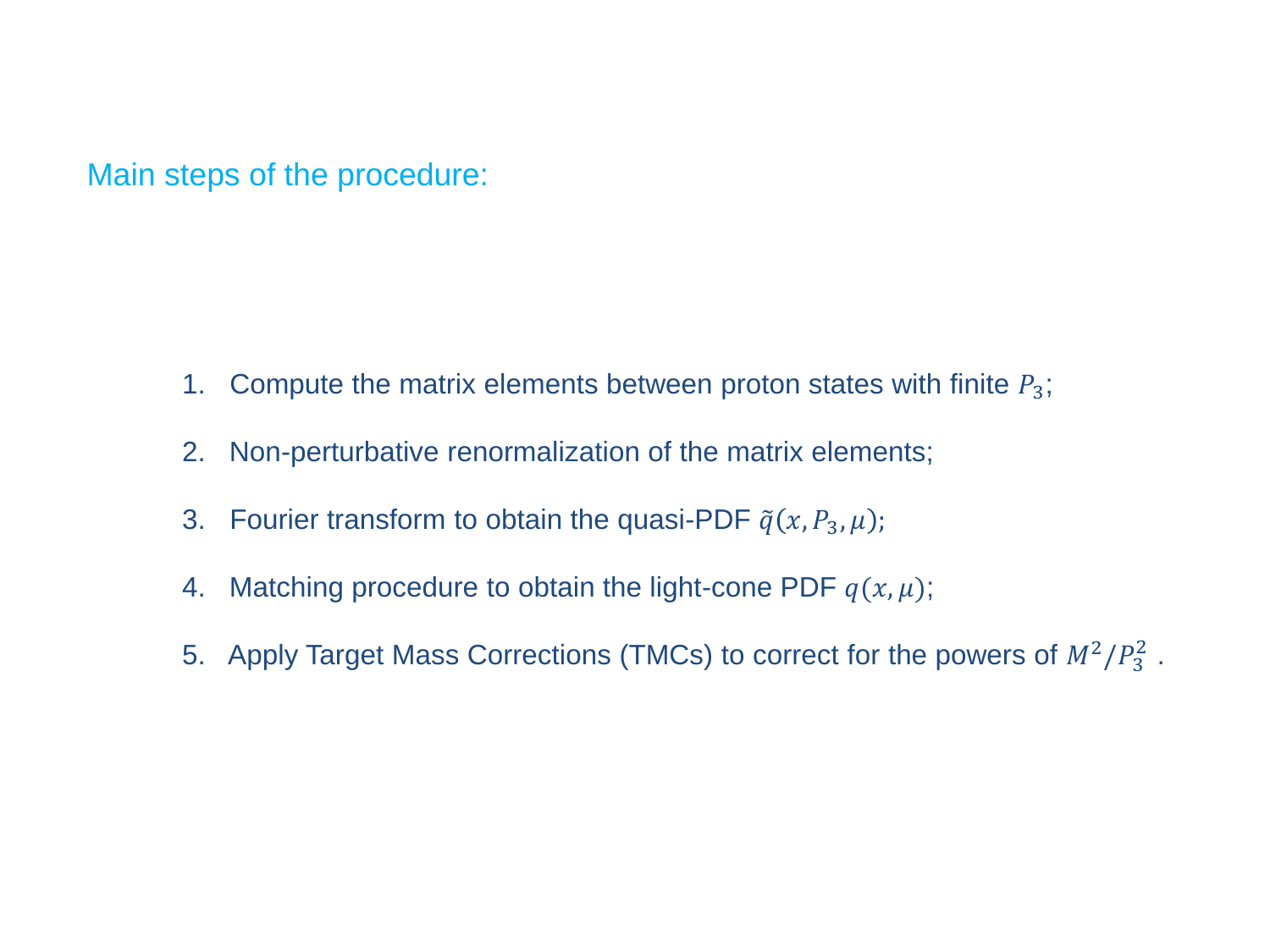### Computation of matrix elements

$$
\frac{C^{3pt}(T_s, \tau, 0; P_3)}{C^{2pt}(T_s, 0; P_3)} \propto \Delta h(P_3, z), \qquad 0 \ll \tau \ll T_s
$$

With the 3 point function given by:

$$
C^{3pt}(t,\tau,0)=\big\langle N_\alpha(\vec{P},t)\mathcal{O}(\tau)\overline{N_\alpha}(\vec{P},0)\big\rangle
$$



#### And

$$
\mathcal{O}(z,\tau,Q^2=0)=\sum_{\overrightarrow{y}}\overline{\psi}(y+z)\gamma^3\gamma^5W(y+z,y)\psi(y)
$$

 $\Delta h(P_3, z) = \langle P | \bar{\psi}(z) \gamma^3 \gamma^5 W(z, 0) \psi(0) | P$ Where the matrix elements (ME) are:

Setup:

$$
N_f = 2,
$$
  $\beta = \frac{6}{g_0^2} = 2.10,$   $a = 0.0938(3)(2)fm$   
\n $48^3 \times 96,$   $L = 4.5fm,$   $m_\pi = 0.1304(4) \text{ GeV},$   $m_\pi L = 2.98(1)$ 

$$
P_3 = \frac{6\pi}{L}, \frac{8\pi}{L}, \frac{10\pi}{L} = 0.84, 1.11, 1.38 \text{ GeV}
$$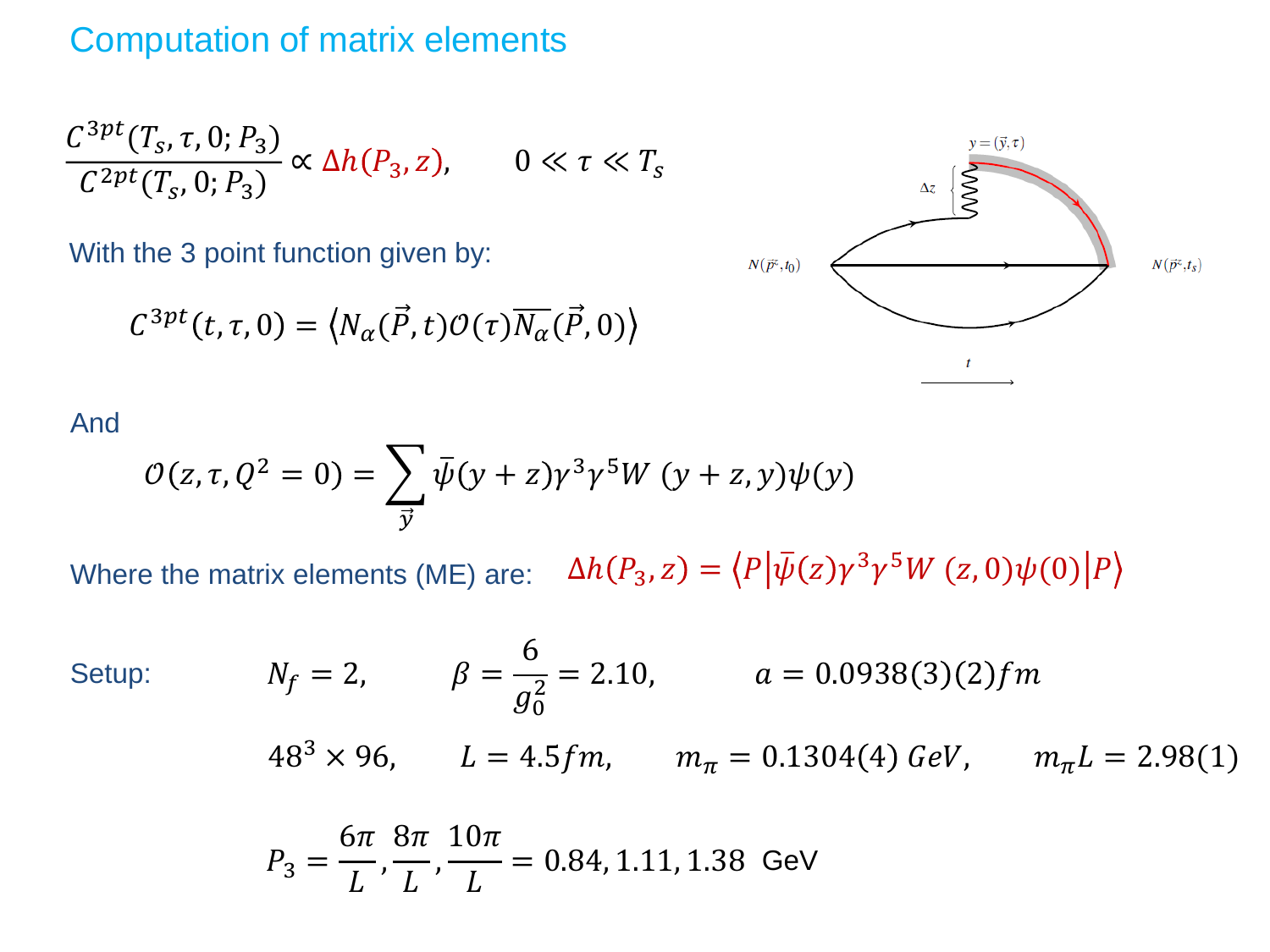6 directions of Wilson line:  $\pm x$ ,  $\pm y$ ,  $\pm z$ 

16 source positions

Separation  $T_s \approx 1.1$  fm as the lowest safe choice

| $P_3 = \frac{6\pi}{L}$ |  |  | $P_3=\frac{8\pi}{L}$ |  |  | $P_3 = \frac{10\pi}{L}$ |                                                                                                                                  |  |
|------------------------|--|--|----------------------|--|--|-------------------------|----------------------------------------------------------------------------------------------------------------------------------|--|
|                        |  |  |                      |  |  |                         | Ins. $N_{\text{conf}}$ $N_{\text{meas}}$   Ins. $N_{\text{conf}}$ $N_{\text{meas}}$   Ins. $N_{\text{conf}}$ $N_{\text{meas}}$   |  |
|                        |  |  |                      |  |  |                         | $\begin{array}{ c c c c c c }\hline \gamma_0 & 50 & 4800 & \gamma_0 & 425 & 38250 & \gamma_0 & 655 & 58950 \ \hline \end{array}$ |  |
|                        |  |  |                      |  |  |                         |                                                                                                                                  |  |

With these configurations, we compute the corresponding matrix elements

$$
h(P_3, z) = \langle P | \bar{\psi}(z) \gamma^0 W(z, 0) \psi(0) | P \rangle
$$
 Unpolarized

 $\Delta h(P_3, z) = \langle P | \bar{\psi}(z) \gamma^3 \gamma^5 W(z, 0) \psi(0) | P$ **Helicity**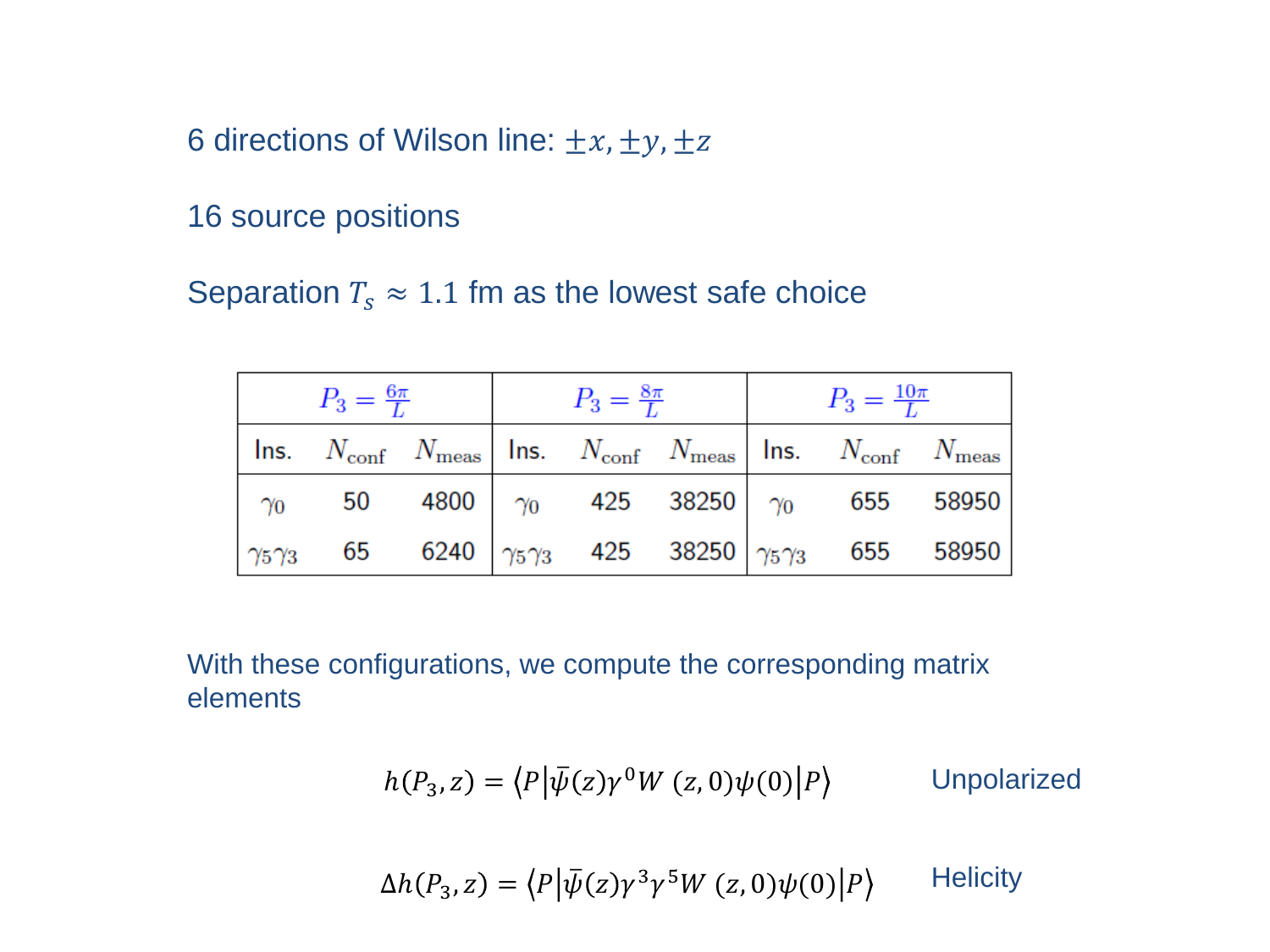

The bare matrix elements  $\langle P|\bar{\psi}(z)\Gamma W(z,0)\psi(0)|P\rangle$ , however, contain divergences:

Renormalization is necessary!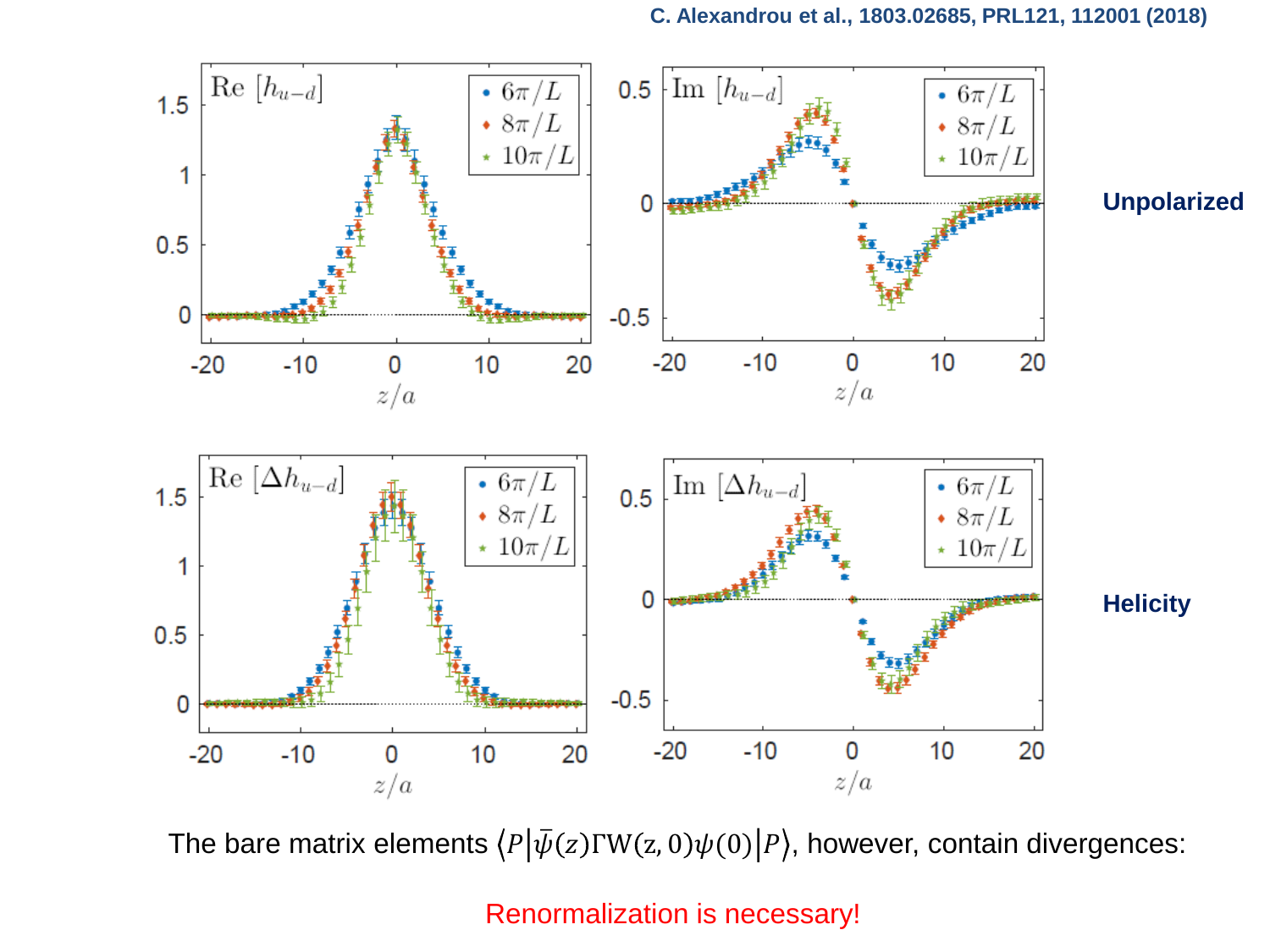### Renormalization

$$
\Delta h^{R,u-d} = Z_{\Delta h} M \Delta h^{u-d} = (Re[Z_{\Delta h}] + i Im[Z_{\Delta h}])(Re[\Delta h^{u-d}] + i Im[\Delta h^{u-d}])
$$

 $Z_{\Delta h}$  renormalizes both the usual log divergence and the estra linear divergence associated with the Wilson line

#### Nonperturbative renormalization using the RI'-MOM to remove both divergences

C. Alexandrou et al., NPB 923 (2017) 394 (Frontier Article) J-W. Chen et al., PRD 97 014505 (2018) C. Alexandrou et al., 1807.00232

Convert the ME from RI'-MOM to  $\overline{MS}$  using 1-loop perturbation theory

M. Constantinou, H. Panapaulos, PRD (2017)054506

### We present results for the  $\overline{MS}$  scheme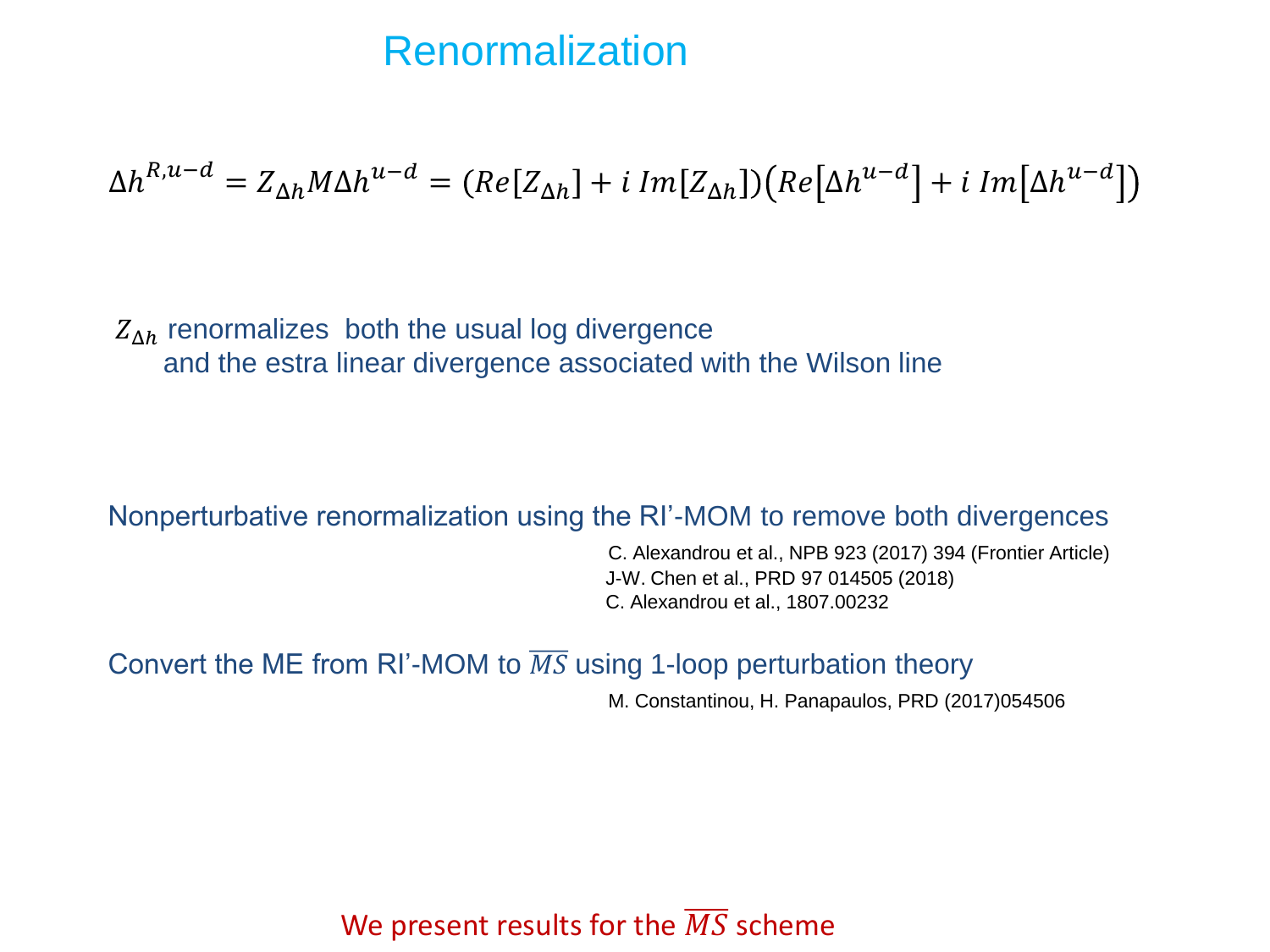### Renormalization factor for helicity

RI'-MOM scheme at the scale  $\bar{\mu}_0 = 3$  GeV

Perturbative conversion to  $\overline{MS}$  scheme at the scale 2 GeV



$$
\bar{\mu}_0{=}3{\rm GeV}
$$

$$
Z_q^{-1} Z_0 \frac{1}{12} Tr[v(p, z)(v^{Born}(p, z))^{-1}]|_{p^2 = \overline{\mu}_0^2} = 1
$$
  

$$
Z_q = \frac{1}{12} Tr[(S(p))^{-1} S^{Born}(p)]|_{p^2 = \overline{\mu}_0^2}
$$

The vertex function  $\nu$  contains the same divergences as the nucleon matrix elements

The factor  $Z_{\mathcal{O}}$  subtracts both the linear and log divergences.

The linear divergence associated with the Wilson line makes  $Z_{\mathcal{O}}$  to grow very fast for large z;

That makes the renormalized ME to have amplified errors at large  $z$ ;

We thus apply smearing to the Wilson lines only in order to smooth the divergence;

In the end, if the procedure is consistent, the resulting renormalized ME should be the same, independent of the smearing applied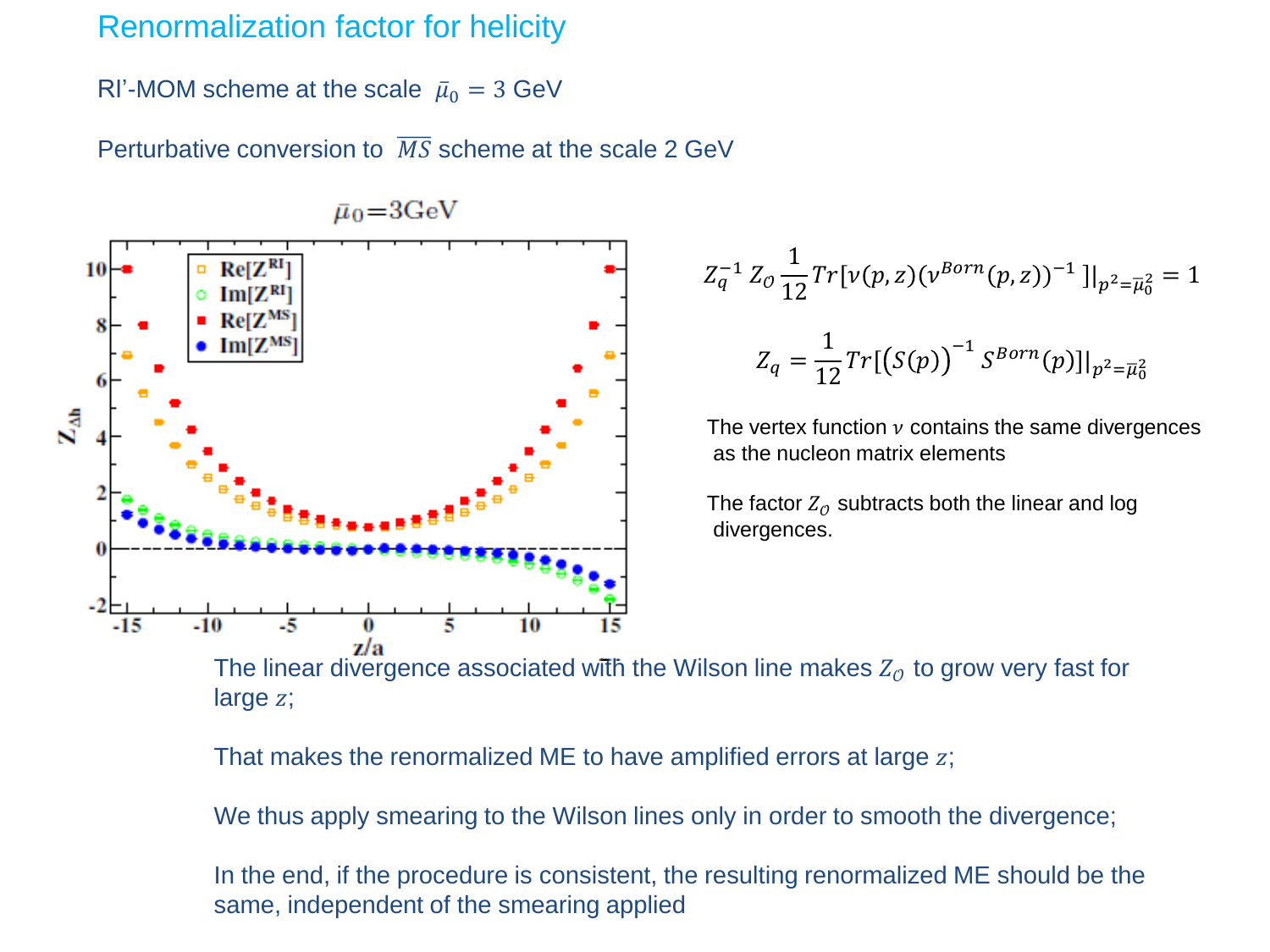### Renormalized ME for the helicity case



ME sit on top of each other after renormalization

Renormalization is doing its job!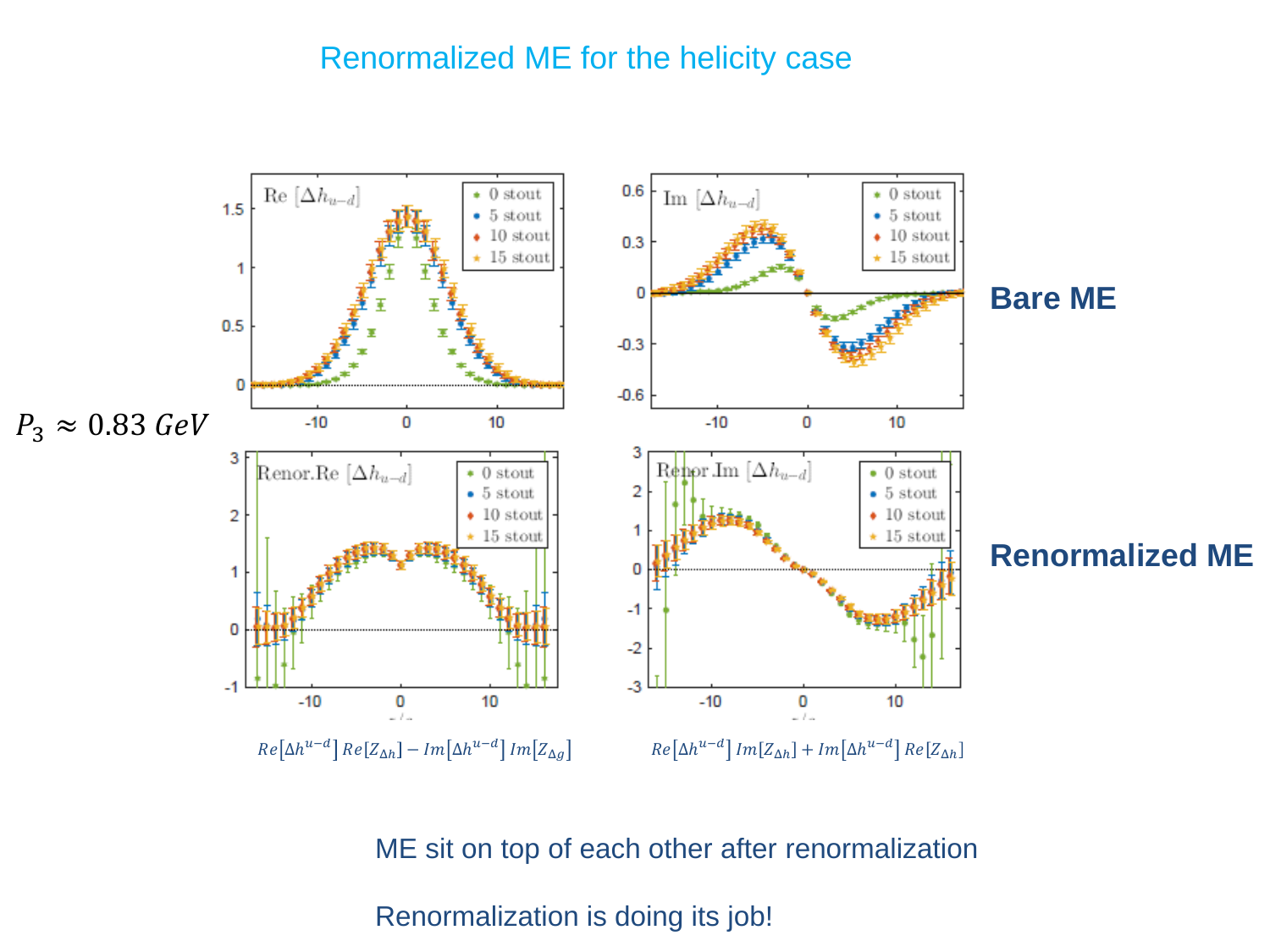# The x dependence of  $\Delta u(x) - \Delta d(x)$

Once we have the ME, we compute the qPDF:

$$
\Delta \tilde{q}(x,\mu^2,P_3) = \int \frac{dz}{4\pi} e^{-ixP_3 z} \langle P | \bar{\psi}(z) \gamma^3 \gamma^5 W(z,0) \psi(0) | P \rangle
$$

Continuum Euclidean qPDF = continuum Minkowski qPDF: Carlson, Freid, PRD 95 (2017) 094504 Briceño *et al.,* PRD 96 (2017) 014502

And then apply the matching plus target mass corrections to obtain the light-cone PDF:

$$
\Delta q(x,\mu) = \int_{-\infty}^{+\infty} \frac{d\xi}{\xi} C\left(\xi, \frac{\mu}{x P_3}\right) \Delta \tilde{q} \left(\frac{x}{\xi}, \mu, P_3\right)
$$

Helicity iso-vector quark distribution



$$
P_3 = \frac{10\pi}{L} \approx 1.38 \text{ GeV}
$$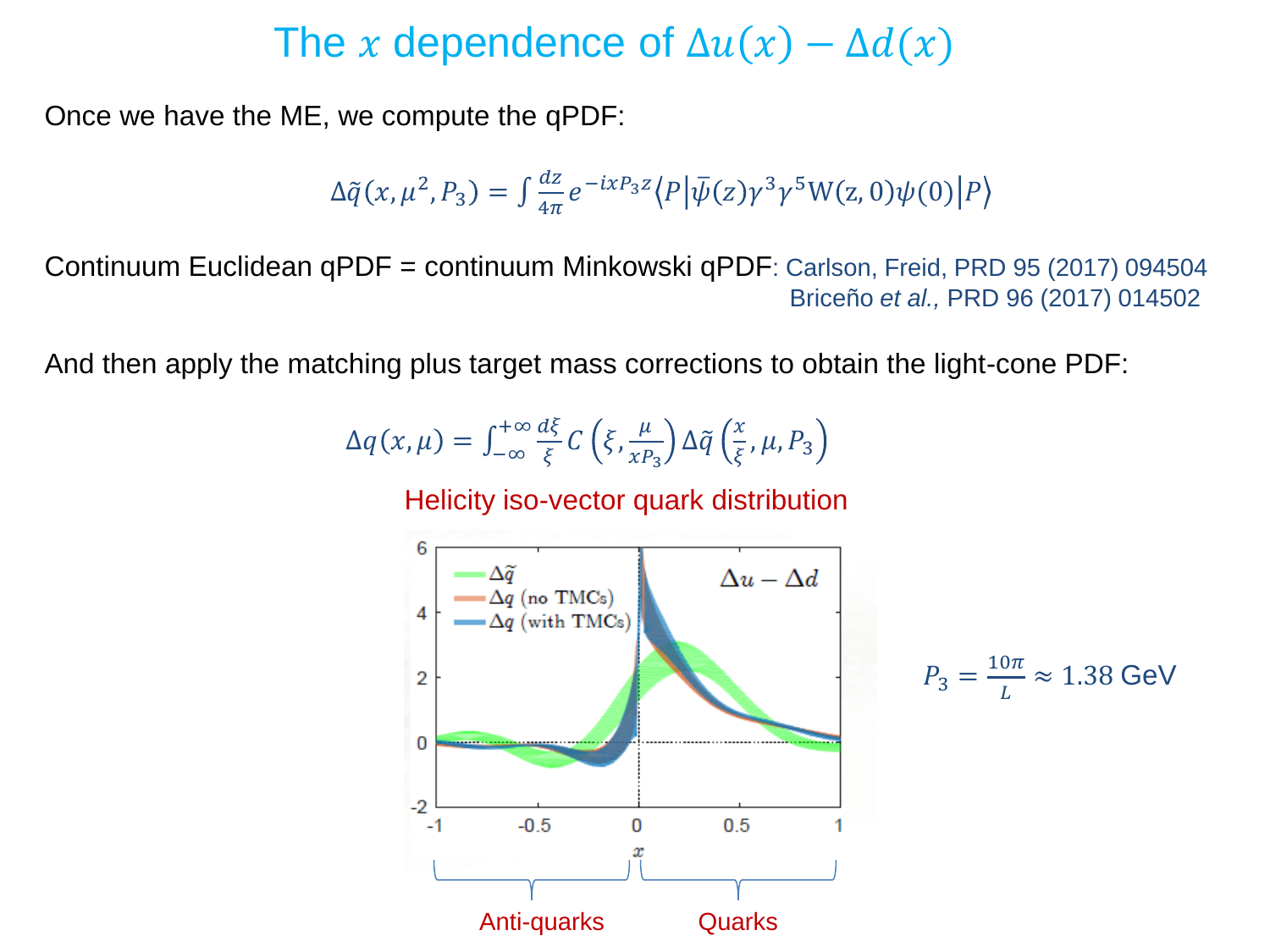#### Helicity iso-vector quark distribution



C. Alexandrou et al., 1803.02685, PRL 121, 112001 (2018)

Remarkable qualitative agreement

For the values of  $P_3$  used here, the ME do not decay fast enough, that is, before  $e^{-ixP_3z}$ becomes negative

When doing the Fourier transform, unphysical oscillations appear, remarkably for  $x > 0.5$ , and an unphysical minimum at  $x \approx -0.2$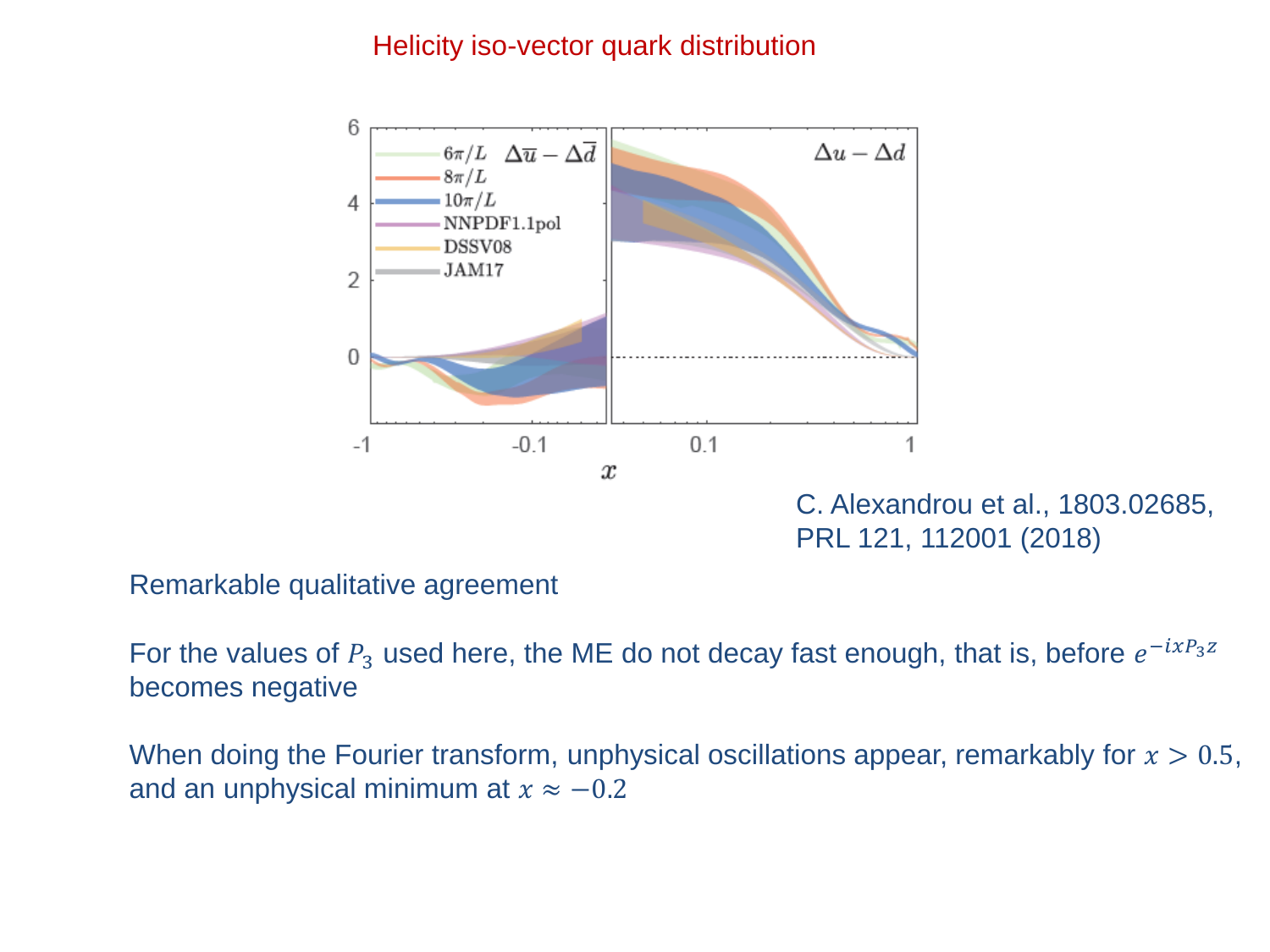### Unpolarized iso-vector quark distribution

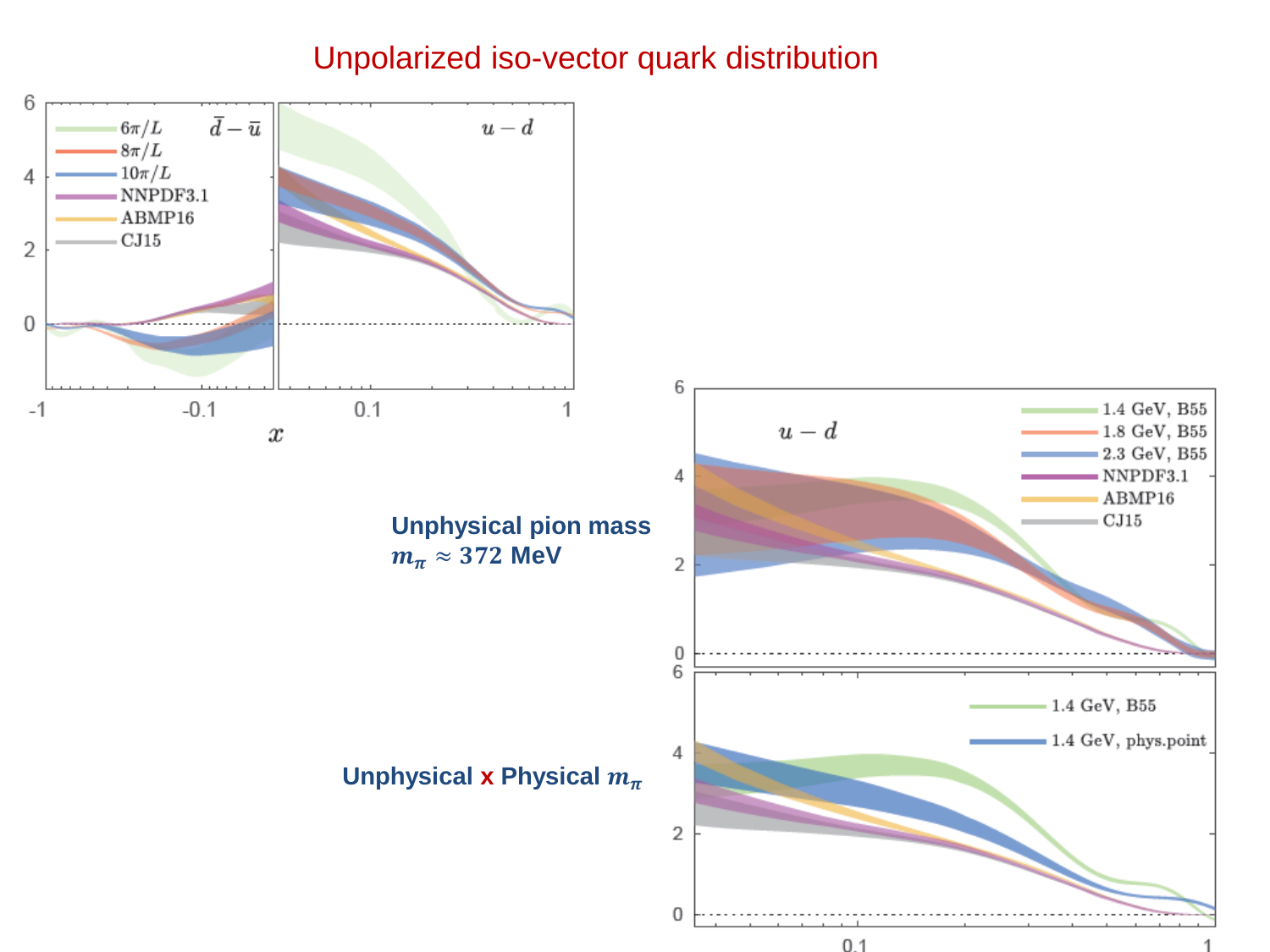#### Iso-vector transversity distributions





$$
\left\langle P\Big|\bar{\psi}(z)\frac{\sigma_{31}+\sigma_{32}}{2}\;W\left(z,0\right)\tau^3\psi(0)\Big|P\right\rangle
$$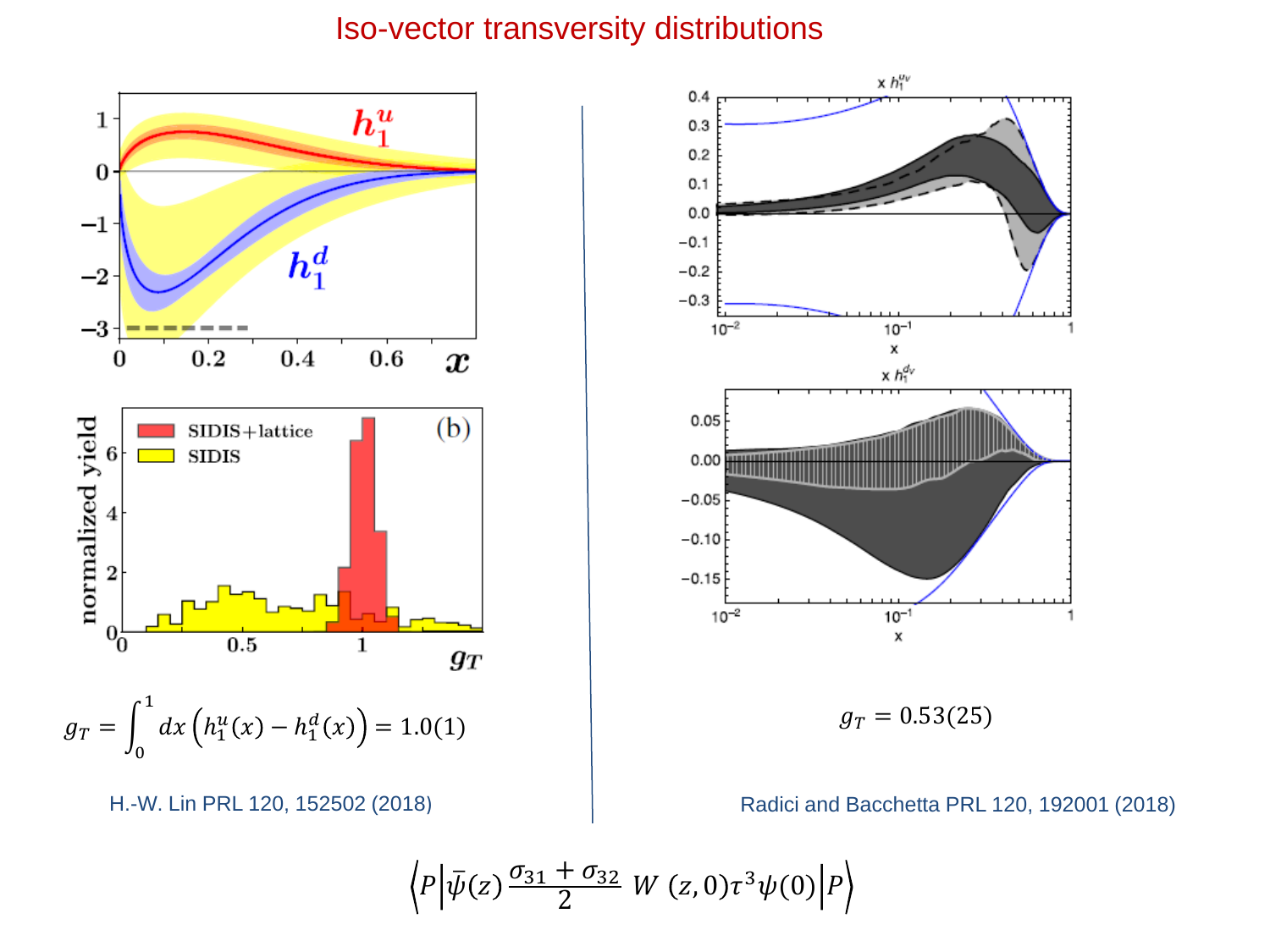#### Tranvesveristy iso-vector quark distribution



C. Alexandrou et all., 1807.00232

This should be compared to:  $g_T = 1.06(1)$  from dedicated lattice QCD calculation C. Alexandrou et al., PRD95, 114514 (2017)

> $g_T = 1.0(1)$  from Monte Carlo global analysis H.-W. Lin PRL 120, 152502 (2018)

 $g_T = 0.53(25)$  from global analysis of  $ep$  and  $pp$  data Radici and Bacchetta PRL 120, 192001 (2018)